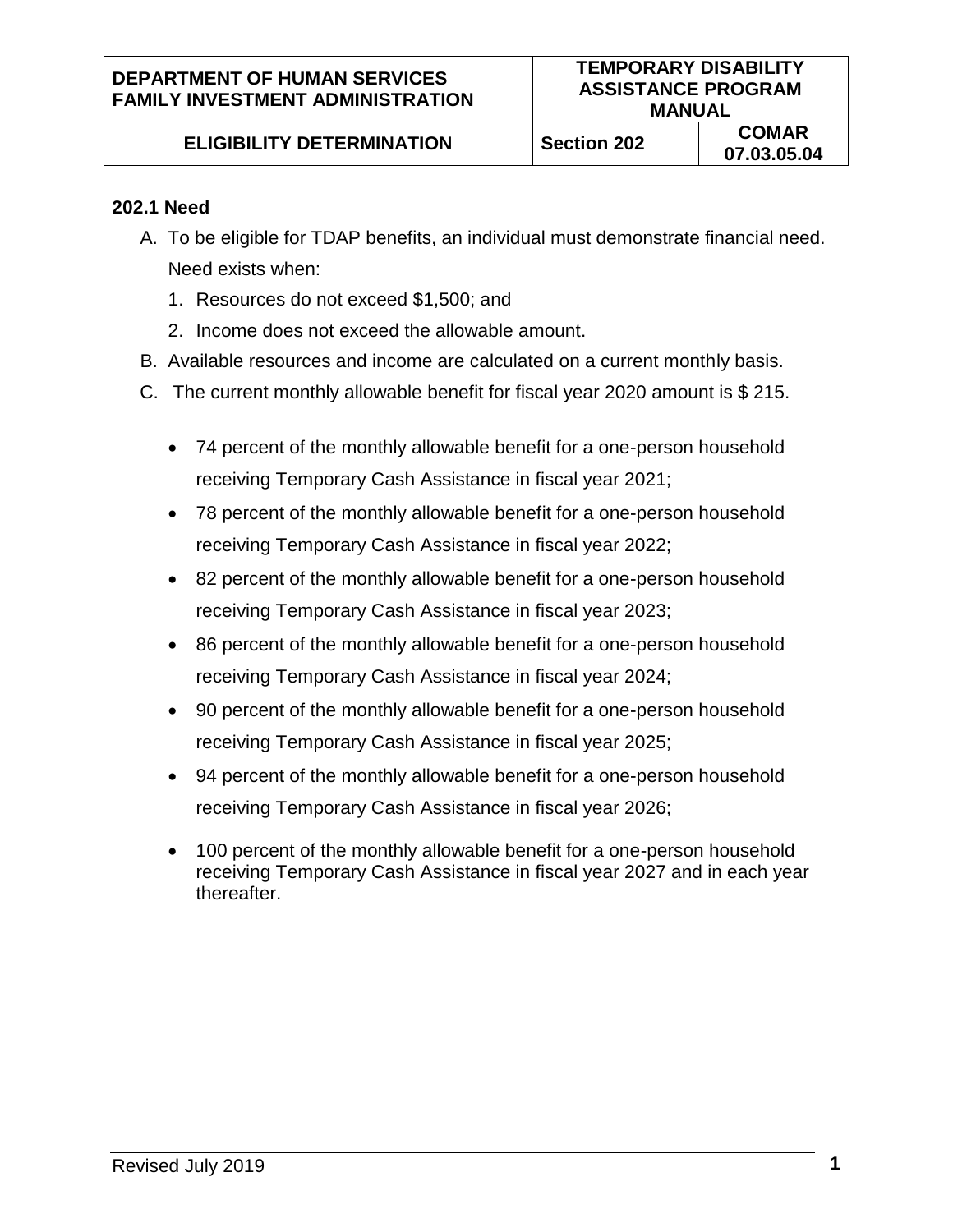### **ELIGIBILITY DETERMINATION** Section 202 COMAR

#### **202.2 Requirements**

- A. Eligibility Decision
	- 1. The local department shall make the decision on the application within the regulations for processing and timeliness according to COMAR 07.03.01. (See Section 100).
	- 2. Conduct an interview with the individual at the time of application as detailed in Section 201.
	- 3. Verify all factors of:
		- a) Impairment,
		- b) Resources, and
		- c) Income
- B. Period of Eligibility
	- 1. The local department determines the period of eligibility from the estimated duration of the disability on the completed medical report (DHS/FIA 500).
	- 2. The eligibility period may be less than the estimated recovery time indicated on the medical report (DHS/FIA 500); and
	- 3. The eligibility period may not exceed the estimated recovery time shown on the medical report.
- C. Eligibility Determinations
	- 1. When the individual has submitted all verifications by the  $30<sup>th</sup>$  day:
		- a) Deny the application when the DHS/FIA 500 indicates a disability of less than 3 months.
		- b) Certify TDAP benefits for no more than **9** months in a 36-month period (TDAP Type 1) when the DHS/FIA 500 indicates an inability to work for at least 3 months but less than 12 months, and will not result in death.
		- c) Certify TDAP benefits for 12 months (TDAP Type 2) when the DHS/FIA 500 indicates an inability to work for 12 or more months, or if less than 12 months when the cause of the disability will result in death and the customer's **SSI claim status has been verified**.
			- $\triangleright$  Enter disability codes and IAR date of completion on the DEM2 screen, and
			- Enter Application Status codes for SSA (**SI**) and DEAP (**DE**) on the UINC screen.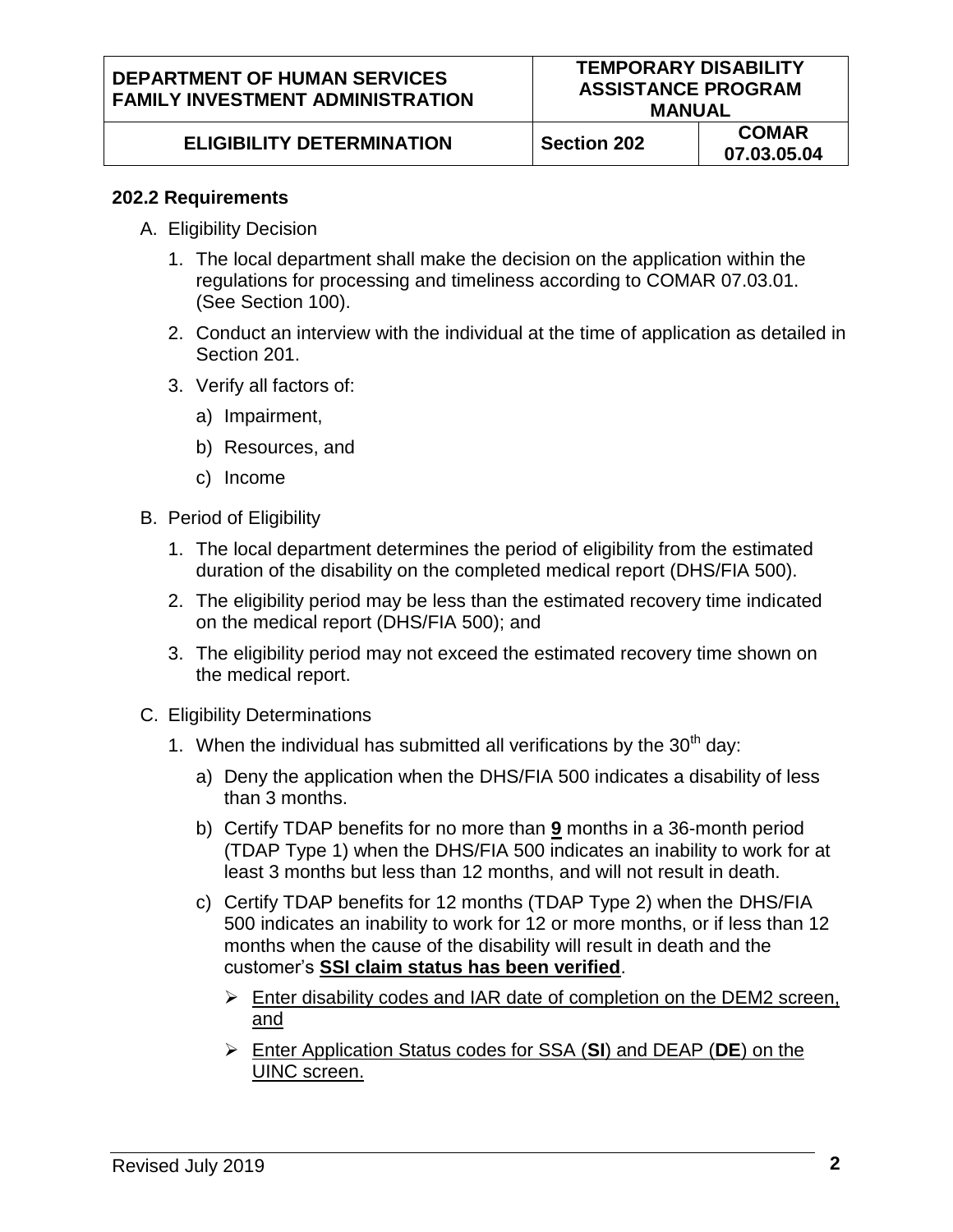#### **DEPARTMENT OF HUMAN SERVICES FAMILY INVESTMENT ADMINISTRATION**

## **ELIGIBILITY DETERMINATION** Section 202 COMAR

- 2. When verifications are not received by the 30<sup>th</sup> day:
	- a) On the MISC screen, enter "**CD**", for customer delay in the Delay Reason field**;**
	- b) Send a DHS/FIA 1052 requesting outstanding verifications and inform the customer their application will be denied if verification is not received; and
	- c) Allow the customer up to 60 days from date of application to return verifications.
- 3. When verifications are received by the  $60<sup>th</sup>$  dav,
	- a) Certify TDAP benefits for no more than **9** months in a 36-month period (TDAP Type 1) when the DHS/FIA 500 indicates a disability from working for at least 3 months but less than 12 months, and will not result in death.
	- b) Certify TDAP benefits for 12 months (TDAP Type 2) when the DHS/FIA 500 indicates a disability from working for 12 or more months, or if less than 12 months will result in death and the customer's **SSI claim status has been verified**.

**Reminder:** Assist TDAP customers to apply for MA on the Maryland Health Connection.

- D. Social Security Requirements for TDAP Type 2 customers
	- 1. TDAP customers who have a disability which lasts 12 months or more or is expected to result in death must file for Supplemental Security Income (SSI) or Social Security Disability Insurance (SSDI) benefits with the Social Security Administration.
	- 2. When the customer is unable to file a claim with SSA by the  $60<sup>th</sup>$  day but has an appointment to file, and the customer has all other verifications including the DHS/FIA 500 indicating a disability from working for 12 or more months or if less than 12 months will result in death:
		- a) Enter the disability dates and IAR date on the DEM2 screen and have them complete the DHS/FIA 340 IAR form (if needed);
		- b) Certify the customer for 12 months;
		- c) Set a 745 alert to follow up with the customer after their appointment with SSA to ensure that the customer has filed for SSI, and
		- d) If the customer has not filed a SSI claim with Social Security, send a notice of adverse action and close the case.